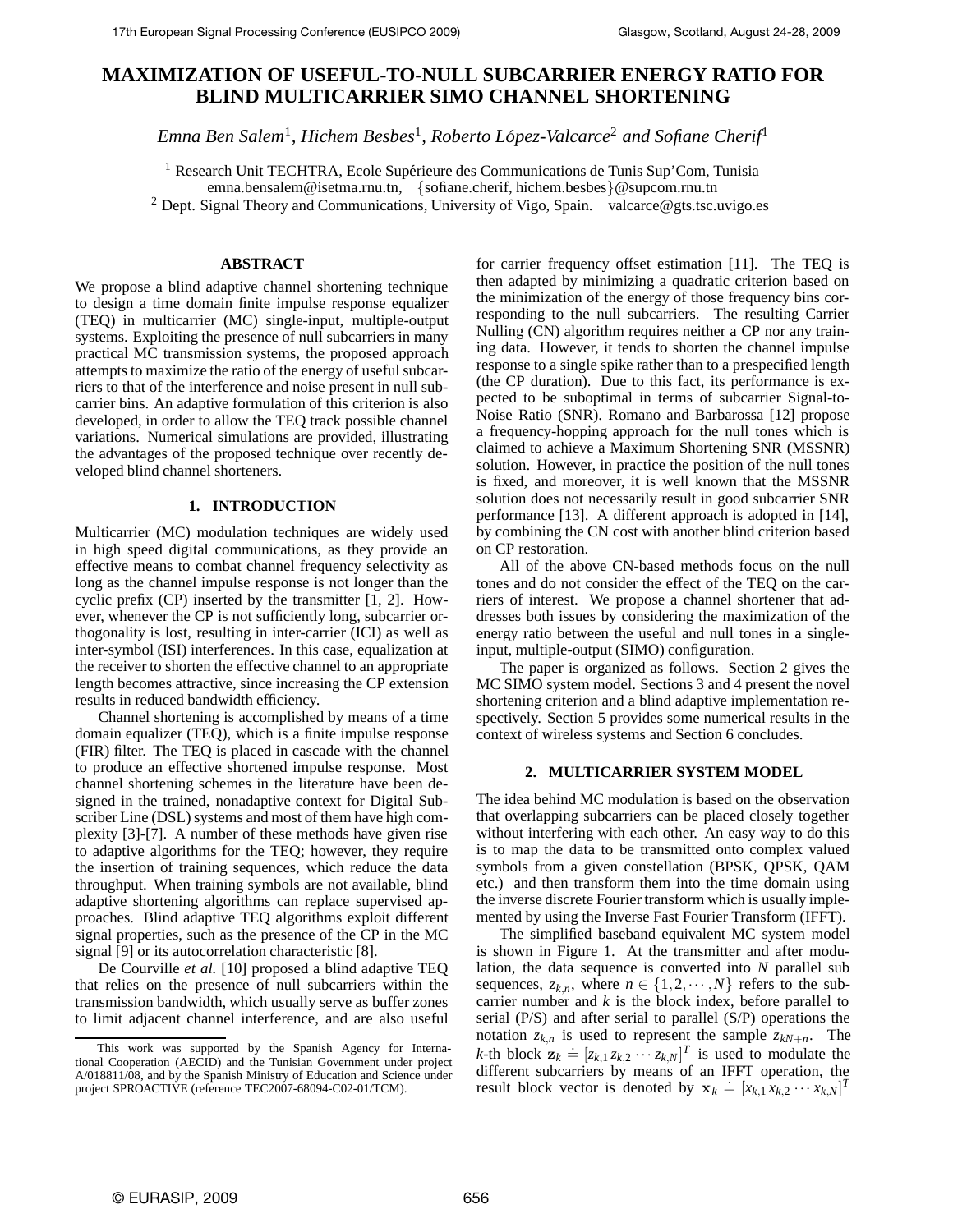

Figure 1: MC SIMO system model (*N*: MC block size; *P*: CP length;  $M = N + P$ , *k*: MC block index; *i*: time domain sample index; *n*: frequency bin index.)

and is expressed by  $\mathbf{x}_k = \mathbf{F}^H \mathbf{z}_k$  where **F** is the FFT matrix,  ${\{\mathbf{F}\}_k, l \doteq \frac{1}{\sqrt{N}} e^{-j\frac{2\pi}{N}kl}$  and  $k, l \in \{0, 1, \dots, N-1\}$ . To ensure that subcarriers remain orthogonal after propagation through the channel, the last *P* samples (corresponding to the cyclic prefix) of  $\mathbf{x}_k$  are copied and added to the beginning of block  $\mathbf{x}_k$  to form the *k*-th transmitted MC block (with length block  $\mathbf{x}_k$  to form the k-th transmitted MC block (with length  $M = N + P$ ), given by  $\tilde{\mathbf{x}}_k = [\tilde{x}_{kM+1} \tilde{x}_{kM+2} \cdots \tilde{x}_{kM+M}]^T =$  $[x_{k,N-P+1} x_{k,N-P+2} \cdots x_{k,N} x_{k,1} x_{k,2} \cdots x_{k,N}]^T$ . One has  $\tilde{\mathbf{x}}_k = \mathbf{P}$   $\mathbf{x}_k$  where  $\mathbf{P} \doteq [\mathbf{A}^T \quad \mathbf{L} \cdot \mathbf{L}]^T$  and  $\mathbf{A}_R$  is obtained by  $\mathbf{P}_{\text{cp}}\mathbf{x}_k$ , where  $\mathbf{P}_{\text{cp}} = [\mathbf{\Lambda}_{P\times M}^T \mathbf{I}_M]^T$  and  $\mathbf{\Lambda}_{P\times M}$  is obtained by picking the last P rows of the  $M \times M$  identity matrix  $\mathbf{I}_M$ . picking the last *P* rows of the  $M \times M$  identity matrix  $I_M$ .<br>After the P/S operation, the data are transmitted thro

After the P/S operation, the data are transmitted through *S* channels  $\mathbf{h}_1, \mathbf{h}_2, \cdots, \mathbf{h}_S$ . Multiple channels may be available as a result of deploying several receive antennas and/or of oversampling the received signal. The channels are modeled as finite impulse response (FIR) filters of length  $L_h + 1$ . If the transmitter and receiver are synchronized, then the received data at the *s*-th branch ( $s \in \{1, 2, \dots, S\}$ ) is given by

$$
\tilde{r}_{s,kM+m} = \sum_{l=0}^{L_h} h_{s,l} \tilde{x}_{kM+m-l} + \tilde{b}_{s,kM+m}, \qquad (1)
$$

where  $b_{s, kM+m}$  are the noise samples (assumed temporally and spatially white), and  $m \in \{1, \dots, M\}$  is the sample index within a block. For the sake of a compact notation, the decision delay is omitted in the received signal.

When  $P \ge L_h + 1$ , demodulation can be implemented by means of an FFT operation followed by a bank of single-tap frequency domain equalizers. On the other hand, when the channel length exceeds the CP duration, a TEQ is needed before the FFT. For SIMO transceivers, channel shortening is performed by *S* TEQs  $\mathbf{w}_1, \mathbf{w}_2, \cdots, \mathbf{w}_S$  of length  $L_w + 1$ , whose outputs are given by

$$
\tilde{y}_{s,kM+m} = \sum_{l=0}^{L_w} w_{s,l} \tilde{r}_{s,kM+m-l} = \mathbf{w}_s^T \tilde{\mathbf{r}}_{s,kM+m},
$$
 (2)

where  $\mathbf{w}_s \doteq [w_{s,0}, w_{s,1}, \cdots, w_{s,L_w}]^T$  and  $\tilde{\mathbf{r}}_{s,kM+m} \doteq \begin{bmatrix} \tilde{\mathbf{r}} & \cdots & \tilde{\mathbf{r}} & \mathbf{r} \end{bmatrix}$  $[\tilde{r}_{s,kM+m}, \tilde{r}_{s,kM+m-1}, \cdots, \tilde{r}_{s,kM+m-L_w}]^T$ . After adding the *S* TEQ outputs, one obtains

$$
\tilde{y}_{kM+m} = \sum_{s=1}^{S} \tilde{y}_{s,kM+m} = \sum_{l=0}^{L_c} c_l \tilde{x}_{kM+m-l} + \sum_{s=1}^{S} \sum_{l=0}^{L_w} w_{s,l} \tilde{b}_{s,kM+m-l},
$$
\n(3)

where the effective equivalent channel of length  $L_c + 1$  is

$$
c_i = \sum_{s=1}^{S} c_{s,i} = \sum_{s=1}^{S} \sum_{l=0}^{L_h} h_{s,l} w_{s,i-l}.
$$
 (4)

At the receiver, the effective equivalent channel output is S/P

converted into *M* parallel substreams to form the block  $\tilde{\mathbf{y}}_k \doteq$   $[\tilde{y}_{k+1}, \tilde{y}_{k+2}, \dots, \tilde{y}_{k,M}]^T$ , the cyclic prefix is removed from the re- $[\tilde{y}_{k,1}, \tilde{y}_{k,2}, \cdots, \tilde{y}_{k,M}]^T$ , the cyclic prefix is removed from the received block  $\tilde{\mathbf{y}}_k$  to obtain the *k*-th received block vector  $\mathbf{y}_k =$ <br>  $[\mathbf{y}_{k+1}, \mathbf{y}_{k+2}, \dots, \mathbf{y}_{k,N}]^T = [\tilde{\mathbf{y}}_{k+1}, \tilde{\mathbf{y}}_{k+1}, \tilde{\mathbf{y}}_{k+1}, \tilde{\mathbf{y}}_{k+1}, \dots, \tilde{\mathbf{y}}_{k+N}]^T$  $[y_{k,1}, y_{k,2}, \cdots, y_{k,N}]^T = [\tilde{y}_{kM+P+1}, \tilde{y}_{kM+P+2}, \cdots, \tilde{y}_{(k+1)M}]^T =$  $\mathbf{R}_{cp} \tilde{\mathbf{y}}_k$  where  $\mathbf{R}_{cp} = [\mathbf{0}_{N \times P}, \mathbf{I}_N]$  discards the first *P* symbols<br>of  $\tilde{\mathbf{y}}_k$ . Thus the discrete-equivalent MC SIMO system can of  $\tilde{\mathbf{y}}_k$ . Thus, the discrete-equivalent MC SIMO system can be modeled in matrix-vector form as

$$
\mathbf{y}_{k} = \mathbf{C}_{\text{isi}} \mathbf{x}_{k-1} + \mathbf{C}_{\text{ici}} \mathbf{x}_{k} + \mathbf{C}_{\text{circ}} \mathbf{x}_{k} + \mathbf{W} \mathbf{b}_{k} \n= \mathbf{C} \hat{\mathbf{x}}_{k} + \mathbf{W} \mathbf{b}_{k},
$$
\n(5)

where  $\mathbf{C} = [\mathbf{C}_{isi} \quad \mathbf{C}_{ici} + \mathbf{C}_{circ}]$  is the  $N \times 2N$ <br>Toeplitz matrix of the effective equivalent chan-<br>nel; the vector  $\hat{\mathbf{x}}_k \doteq [\mathbf{x}_{k-1}^T \mathbf{x}_k^T]^T$  is the concatenation of two consecutive MC blocks; and  $\mathbf{b}_k = [\mathbf{b}_k^T, \dots, \mathbf{b}_k^T, \dots, \mathbf{b}_k^T, \dots, \mathbf{b}_k^T, \dots, \mathbf{b}_k^T, \dots, \mathbf{b}_k^T, \dots, \mathbf{b}_k^T, \dots, \mathbf{b}_k^T, \dots, \mathbf{b}_k^T, \dots, \mathbf{b}_k^T, \dots, \mathbf{b}_k^T, \dots, \mathbf{b}_k^T, \dots, \mathbf{b}_k^T, \dots, \math$  $[\mathbf{b}_{1,kM+P+1}^T, \mathbf{b}_{2,kM+P+1}^T, \cdots, \mathbf{b}_{S,kM+P+1}^T]^T$  is the noise vector, where  $\mathbf{b}_{s,kM+P+1} = [\tilde{b}_{s,kM+P+1}, \tilde{b}_{s,kM+P+2}, \cdots, \tilde{b}_{s,(k+1)M}]^T$ .<br>The equivalent equalizer matrix is  $\mathbf{W} = [\mathbf{W} \cdot \mathbf{W}]$ . The equivalent equalizer matrix is  $\mathbf{W} = [\mathbf{W}_1, \mathbf{W}_2, \cdots, \mathbf{W}_S]$ <br>where  $\mathbf{W}_s$  is the  $N \times N$  convolution matrix of the s-th where  $\mathbf{W}_s$  is the  $N \times N$  convolution matrix of the *s*-th branch TEQ.  $\mathbf{C}_{\text{circ}}$ ,  $\mathbf{C}_{\text{ici}}$  and  $\mathbf{C}_{\text{isi}}$  are the  $N \times N$  Toeplitz matrices that produce, respectively, the desired component of the received signal, the inter-carrier component and the inter-symbol component.  $C_{\text{circ}}$  is the circulant part of the channel matrix, whose first column and row are given by  $[c_0, \ldots, c_P, 0, \ldots, 0]^T$  and  $[c_0, 0, \ldots, 0, c_P, \ldots, c_1]$ , respectively,  $\mathbf{C}_{isi}$  is an upper triangular matrix, whose first row is<br>viven by  $[0 \quad 0 \quad C_{L} \quad C_{L}$  and  $\mathbf{C}_{isi} = [C_{L}^{T} \quad C_{L}^{T}]^{T}$  where given by  $[0, \ldots, 0, c_{L_c}, \ldots, c_{P+1}]$  and  $\mathbf{C}_{\text{ici}} = [\mathbf{C}_1^T, \mathbf{C}_2^T]^T$  where  $\mathbf{C}_1 \doteq [\mathbf{0}_{L_c}^T, \mathbf{C}_1^T]^T$  where  $C_1 = [0_{(L_c-P+1),N-(L_c-P)}, C_3]$ ,  $C_3$  is  $(L_c-P+1) \times (L_c-P)$ <br>lower triangular matrix whose first column is given by  $[0, c_{P+1}, c_{P+2}, \ldots, c_{L_c}]^T$  and  $\mathbf{C}_2$  is  $(N - L_c + P) \times N$ <br>Toeplitz matrix whose first column and row are given by Toeplitz matrix, whose first column and row are given by  $[c_{P+1},...,c_{L_c},0,...,0]^T$  and  $[c_{P+1},0,...,0,c_{L_c},...,c_{P+2}],$ respectively. Note that if the overall channel is within the CP extension (i.e.  $c_i = 0$  for  $i > P$ ), then  $C_{isi} = 0$  and  $C_{ici} = 0$ .

An FFT operation demodulates the received MC symbol **y**<sub>*k*</sub>. The resulting block  $\mathbf{s}_k \doteq [s_{k,1}, s_{k,2}, \cdots, s_{k,N}]^T$  is given by

$$
\mathbf{s}_k = \mathbf{F} \mathbf{C} \hat{\mathbf{x}}_k + \mathbf{F} \mathbf{W} \mathbf{b}_k = \mathbf{F} \mathbf{C} \hat{\mathbf{F}} \hat{\mathbf{z}}_k + \mathbf{F} \mathbf{W} \mathbf{b}_k, \qquad (6)
$$

where  $\hat{\mathbf{F}} = \mathbf{I}_2 \otimes \mathbf{F}^H$  and  $\hat{\mathbf{z}}_k = [\mathbf{z}_{k-1}^T \mathbf{z}_k^T]^T$ . Taking account of all previous relations, we derive next a blind shortening of all previous relations, we derive next a blind shortening scheme based on the maximization of the useful-to-null subcarrier energy ratio.

### **3. USEFUL-TO-NULL SUBCARRIER ENERGY RATIO MAXIMIZATION**

In MC systems it is common to have unused subcarriers embedded in the spectrum, either as pilot subcarriers or as completely unmodulated (i.e., null) subcarriers. The FFT bins corresponding to the null subcarriers contain contributions from the noise and the ICI due to an excessively long channel. When the channel is perfectly shortened, the latter contribution is zero, and therefore the minimization of the energy measured at these bins makes sense as a shortening criterion. In order to maximize the signal to interference and noise ratio (SINR) of each subcarrier, however, attention should be paid as well to the effect of the TEQ on the data-carrying tones. We propose a novel criterion based on the maximization of the ratio of the energy measured at the useful tones to that at the null tones. This maximization is performed after the FFT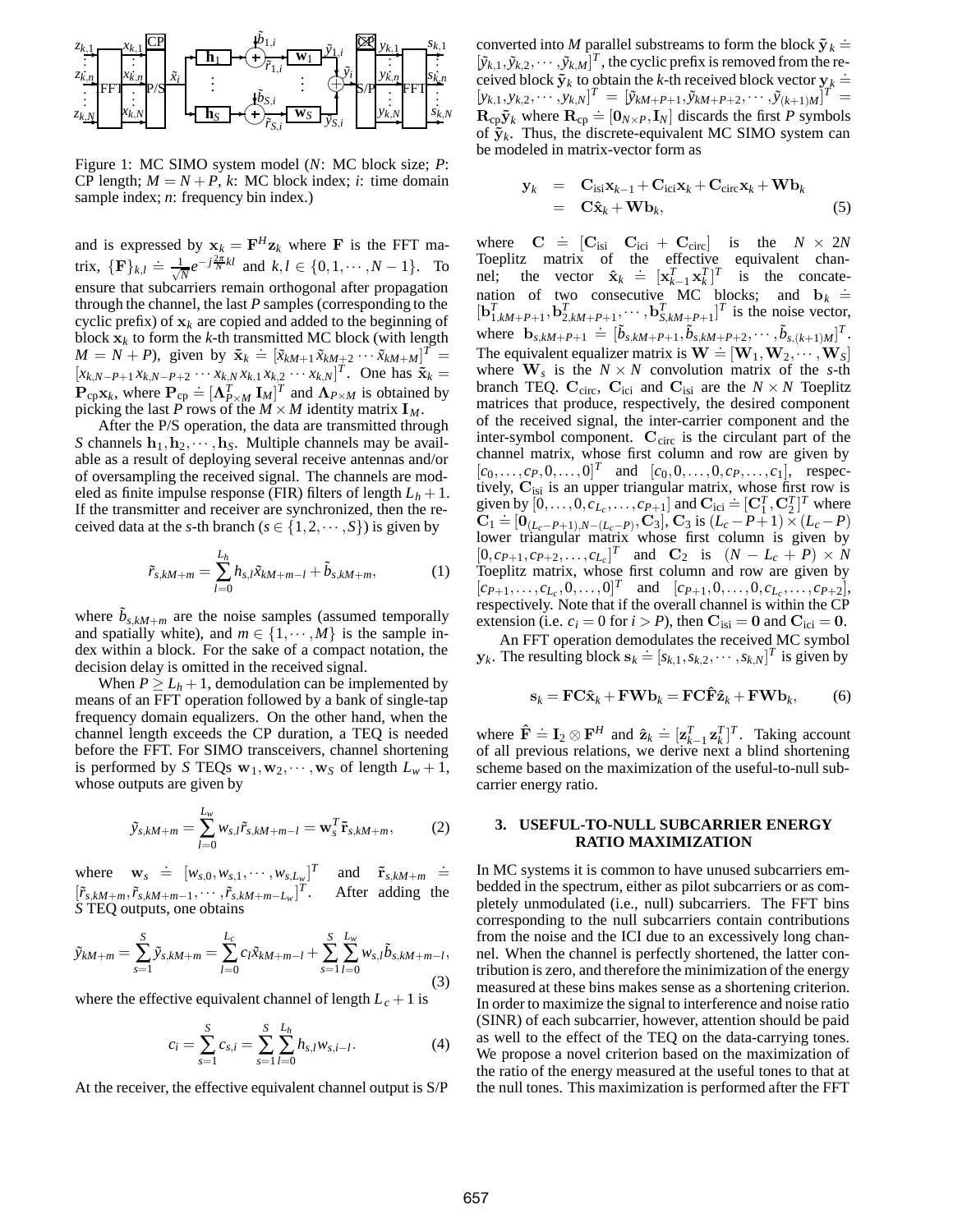operation, so that the cost function can be written as

$$
J \doteq \frac{\sum_{n \in V} E[|s_{k,n}|^2]}{\sum_{l \in U} E[|s_{k,l}|^2]}.
$$
 (7)

where *U* and *V* are respectively the sets of null and useful subcarriers, and  $E[\cdot]$  is the expectation operation. In order to maximize *J* with respect to the TEQ taps, let us write the TEQ output vector  $y_k$  from (5) as

$$
\mathbf{y}_k = \sum_{s=1}^S \mathbf{R}_{s,k} \mathbf{w}_s = \mathbf{R}_k \mathbf{w},
$$
 (8)

where  $\mathbf{w} = [\mathbf{w}_1^T, \mathbf{w}_2^T, \cdots, \mathbf{w}_S^T]^T$ , and

$$
\mathbf{R}_{s,k} \doteq \left[ \begin{array}{cccc} \tilde{\mathbf{r}}_{s,kM+P+1} & \tilde{\mathbf{r}}_{s,kM+P+2} & \cdots & \tilde{\mathbf{r}}_{s,kM+M} \end{array} \right]^T \qquad (9)
$$

is the  $N \times (L_w + 1)$  TEQ input data matrix for the *s*-th branch, whereas  $\mathbf{R}_k \doteq [\mathbf{R}_{1,k} \quad \mathbf{R}_{2,k} \quad \cdots \quad \mathbf{R}_{S,k}]$ . The output of the *n*-th FFT frequency bin is then given by the *n*-th FFT frequency bin is then given by

$$
s_{k,n} = \mathbf{q}_n^H \mathbf{R}_k \mathbf{w}.
$$
 (10)

where  $\mathbf{q}_n \doteq \frac{1}{\sqrt{N}} \left[ 1 e^{j\frac{2\pi}{N}n} e^{j\frac{2\pi}{N}2n} \cdots e^{j\frac{2\pi}{N}(N-1)n} \right]^T$ . To evaluate the FFT output energy, the proposed approach needs the vectors  $\mathbf{q}_n^H \mathbf{R}_k$ , which seems to require multiple costly FFT operation per received symbol. However, due to the Toenlitz eration per received symbol. However, due to the Toeplitz structure of  $\mathbf{R}_{s,k}$ , one (sliding) FFT per symbol per branch turns out to be sufficient. Let  $\mathbf{g}_{s,k,n}$  be the required vector at branch *s*, symbol index *k*, and frequency bin *n*:

$$
\mathbf{g}_{s,k,n} = \mathbf{q}_n^H \mathbf{R}_{s,k} \doteq [g_{s,k,n}^0 \quad g_{s,k,n}^1 \quad \cdots \quad g_{s,k,n}^{L_w}].
$$

The vector  $\begin{bmatrix} g_{s,k,1}^0 & g_{s,k,2}^0 & \cdots & g_{s,k,N}^0 \end{bmatrix}^T$  is obtained as the FFT of the first column of  $\mathbf{R}_{s,k}$ , whereas the remaining  $g_{s,k,n}^{i+1}$ terms are recursively obtained by the relation

$$
g_{s,k,n}^{i+1}=g_{s,k,n}^{i}e^{-j\frac{2\pi}{N}n}+\frac{1}{\sqrt{N}}\left(\tilde{r}_{s,kM+P-i}-\tilde{r}_{s,kM+M-i}\right),
$$

for  $i \in \{0, \dots, L_w - 1\}$ . Collecting the received data in the vector  $\mathbf{g}_{k,n} = \begin{bmatrix} \mathbf{g}_{1,k,n} & \mathbf{g}_{2,k,n} & \cdots & \mathbf{g}_{S,k,n} \end{bmatrix}^H$ , we can ex-<br>press the output of the *n*-th FFT bin as press the output of the *n*-th FFT bin as

$$
s_{k,n} = \mathbf{q}_n^H \mathbf{R}_k \mathbf{w} = \mathbf{g}_{k,n}^H \mathbf{w}.
$$
 (11)

Therefore, the cost *J* from (7) turns out to be a generalized Rayleigh quotient in terms of the TEQ tap vector **w**:

$$
J(\mathbf{w}) = \frac{\mathbf{w}^H \left( \sum_{n \in V} E[\mathbf{g}_{k,n} \mathbf{g}_{k,n}^H] \right) \mathbf{w}}{\mathbf{w}^H \left( \sum_{l \in U} E[\mathbf{g}_{k,l} \mathbf{g}_{k,l}^H] \right) \mathbf{w}} = \frac{\mathbf{w}^H \mathbf{A} \mathbf{w}}{\mathbf{w}^H \mathbf{B} \mathbf{w}}.
$$
 (12)

Therefore  $J(\mathbf{w})$  is maximized at the dominant generalized eigenvector of the matrix pair ( **A**, **B**). In the next section we present an update algorithm based on this cost, in order to have the TEQ adaptively track possible channel variations.

## **4. A POWER ITERATION ALGORITHM FOR ADAPTIVE IMPLEMENTATION**

We develop an adaptive scheme based on the power iteration algorithm to maximize the generalized Rayleigh quotient (12). To this end, with  $\lambda \in (0,1]$  a forgetting factor, the correlation matrices **A**, **B** can be recursively estimated as

$$
\hat{\mathbf{A}}(k) \quad \doteq \quad \sum_{j=0}^{k} \lambda^{k-j} \sum_{n \in V} \mathbf{g}_{j,n} \mathbf{g}_{j,n}^{H} \\
\qquad = \quad \lambda \hat{\mathbf{A}}(k-1) + \sum_{n \in V} \mathbf{g}_{k,n} \mathbf{g}_{k,n}^{H} \tag{13}
$$

$$
\hat{\mathbf{B}}(k) \doteq \sum_{j=0}^{k} \lambda^{k-j} \sum_{l \in U} \mathbf{g}_{j,l} \mathbf{g}_{j,l}^{H}
$$
\n
$$
= \lambda \hat{\mathbf{B}}(k-1) + \sum_{l \in U} \mathbf{g}_{k,l} \mathbf{g}_{k,l}^{H} \qquad (14)
$$

The power iteration algorithm [16] seeks the dominant generalized eigenvector of a matrix pair (**X**, **Y**) by iteratively computing  $\bar{\mathbf{v}}_{k+1} = \mathbf{Y}^{-1}\mathbf{X}\mathbf{v}_k$  and  $\mathbf{v}_{k+1} = \bar{\mathbf{v}}_{k+1}/||\bar{\mathbf{v}}_{k+1}||$ . This technique can be adopted for the TEQ adaptation: with each new received block, the correlation matrices (13)-(14) are updated first, and then the TEQ is updated by a power-like iteration

$$
\bar{\mathbf{w}} = \hat{\mathbf{B}}^{-1}(k)\hat{\mathbf{A}}(k)\mathbf{w}(k), \qquad \mathbf{w}(k+1) = \frac{\bar{\mathbf{w}}}{\|\bar{\mathbf{w}}\|}.
$$
 (15)

The inverse of the correlation matrix  $\hat{\mathbf{B}}(k)$  can be carried out directly using the Matrix Inversion Lemma (see e.g. [15]). First, let us rewrite the recursive relation of the correlation matrix as

$$
\hat{\mathbf{B}}_1(k) = \lambda \hat{\mathbf{B}}(k-1) + \mathbf{g}_{k,U(1)} \mathbf{g}_{k,U(1)}^H,
$$
\n(16)

$$
\hat{\mathbf{B}}_i(k) = \hat{\mathbf{B}}_{i-1}(k) + \mathbf{g}_{k,U(i)} \mathbf{g}_{k,U(i)}^H, \quad i = 2,...,u, \quad (17)
$$

$$
\hat{\mathbf{B}}(k) = \hat{\mathbf{B}}_u(k), \tag{18}
$$

where  $U(i)$  denotes the *i*-th element of the set U, and  $u = |U|$ is the number of null subcarriers. Let now  $\hat{\mathbf{P}}(k) \doteq \hat{\mathbf{B}}^{-1}(k)$ ,<br>and also  $\hat{\mathbf{P}}(k) \doteq \hat{\mathbf{R}}^{-1}(k)$ , for  $i \in \{1, ..., n\}$ . Then and also  $\hat{\mathbf{P}}_i(k) \doteq \hat{\mathbf{B}}_i^{-1}(k)$ , for  $i \in \{1, \dots, u\}$ . Then

$$
\hat{\mathbf{P}}_1(k) = \frac{1}{\lambda} \left[ \hat{\mathbf{P}}(k-1) - \frac{\hat{\mathbf{P}}(k-1) \mathbf{g}_{k,U(1)} \mathbf{g}_{k,U(1)}^H \hat{\mathbf{P}}(k-1)}{\lambda + \mathbf{g}_{k,U(1)}^H \hat{\mathbf{P}}(k-1) \mathbf{g}_{k,U(1)}} \right],
$$
\n
$$
\hat{\mathbf{P}}_i(k) = \hat{\mathbf{P}}_{i-1}(k) - \frac{\hat{\mathbf{P}}_{i-1}(k) \mathbf{g}_{k,U(i)} \mathbf{g}_{k,U(i)}^H \hat{\mathbf{P}}_{i-1}(k)}{1 + \mathbf{g}_{k,U(i)}^H \hat{\mathbf{P}}_{i-1}(k) \mathbf{g}_{k,U(i)}} \text{for } i = 2,...,u,
$$
\n(19)

$$
\hat{\mathbf{P}}(k) = \hat{\mathbf{P}}_u(k). \tag{20}
$$

Using these, the adaptive algorithm can be implemented without explicit matrix inversion. The matrix  $\hat{\mathbf{P}}(0)$  is typically initialized as a scaled identity matrix  $\rho I_{S(L_w+1)}$ , where  $\rho$  is a large positive constant. In terms of complexity, the proposed adaptive implementation requires approximately  $u(S(L_w+1))^2$  complex multiply-accumulate operations per update plus a division for normalization.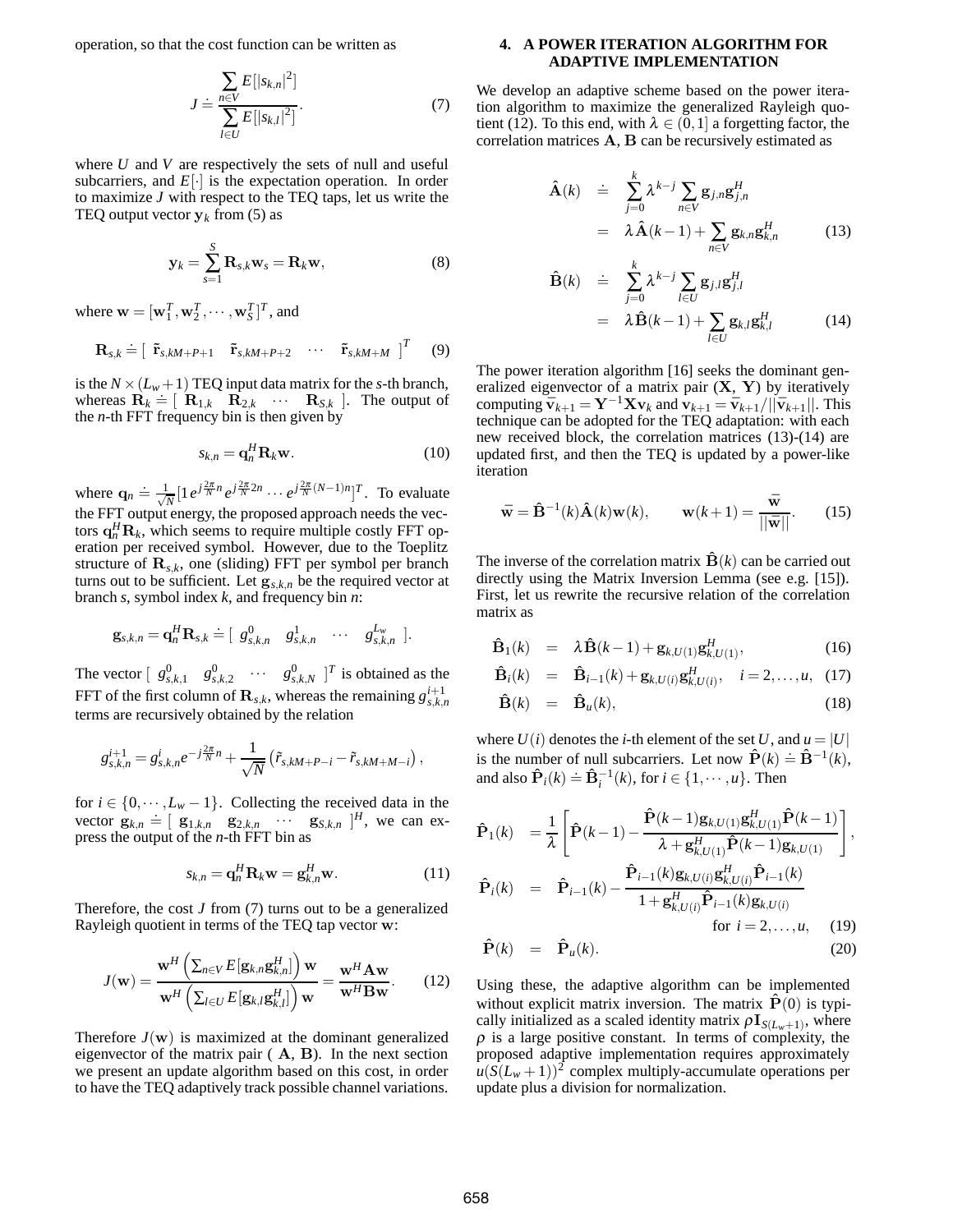#### **5. NUMERICAL EXAMPLES**

This section simulates the blind channel shortener approach derived in this paper and compares its performance to that of previously proposed channel shortening algorithms. The simulation parameters are typical of the wireless LAN standard IEEE 802.11a : The cyclic prefix is 16 samples, the FFT size is 64 and 16 QAM signaling is used in the data-carrying tones. We assume that the subcarriers with indices in the set  $U = \{1, 27, 28, \dots, 37\}$  are not modulated. Hence, in this setting there is a total of  $u = 12$  null subcarriers.

The channel is assumed to have 27 taps per branch. The real and imaginary parts of the taps are drawn from independent zero-mean Gaussian distributions with equal variance (i.e. Rayleigh model), with exponential power delay profiles as in [17]. It is assumed that frame synchronization has already been established. The system has  $S = 2$  antennas and the TEQ has order  $L_w = 24$ . Fig. 2 shows the magnitude of the impulse response of a channel realization, as well as that of the effective shortened channel using the TEQ design produced by the maximization of (12), under  $SNR = 30$  dB.

The performance of the proposed blind TEQ design is compared to other approaches: the MSSNR (which is a trained scheme) and the CNA designs derived respectively in [4] and [12]. The results are obtained by carrying out 100 independent realizations with each run using a different set of symbols, noise and channels. The SSNR (Shortened SNR as defined in [4]), averaged over these 100 independent realizations, is the same for all of approaches, as shown in Table 1. However, the SSNR is a heuristic measure, and thus a large SSNR value does not necessarily translate into optimal performance. Ultimately, the SINR (Signal to Noise and Interference Ratio) in each subchannel of the MC system is what matters. Fig. 3 shows the attained SINR as a function of the subcarrier index, for the same channel realization as in Fig. 2. Compared to the MSSNR and CNA solutions, the proposed TEQ consistently presents a higher SINR level for most of the subcarriers. This is further illustrated in Table 2, which lists the minimum, maximum and average values of the subcarrier SINR for different TEQ lengths. The improved behavior of the proposed design stems from the fact that, in contrast with previous approaches, it penalizes TEQ values that tend to introduce undesirable attenuation in the useful tones. This improved SINR behavior also translates into better performance in terms of uncoded BER (Bit Error Rate). For equal power loading, Fig. 4 shows the average BER versus SNR for the three TEQ designs. (It is assumed that perfect channel estimation is achieved at the last stage, in order to obtain the bank of single-tap frequency domain equalizers). The advantage of the proposed TEQ design is clear.

Finally, Fig. 5 shows the evolution of the cost function versus block number for the adaptive implementation of the proposed TEQ design. For a typical single realization, it is observed that the adaptive algorithm converges quite rapidly.

### **6. CONCLUSION**

In Multicarrier systems, null subcarriers can be thought of as zero pilots, which are useful in order to shape the transmitted spectrum to avoid interference to or from other users/systems. They also enable carrier frequency offset estimation without channel knowledge, since they nullify the channel effect. To exploit the presence of these null subcarriers for the purpose of channel shortening a new criterion has

|      | Proposed TEO | 'NA      | <b>MSSNR</b>        |
|------|--------------|----------|---------------------|
| SSNR | 29.92 dB     | 29.75 dB | $129.93 \text{ dB}$ |

Table 1: Shortened SNR for different equalizers



Figure 2: Shortened channel impulse response (c) compared to the original channels (a) and (b).

been proposed, namely the maximization of the energy ratio of the useful subcarrier set to that of the set of null tones. It has been observed that this criterion results in performance improvement in terms of SINR with respect to previous approaches that only consider the minimization of the energy of the null subcarriers, or the maximization of the Shortening SSNR. This is due to the fact that these approaches do not take into account the effect of the TEQ on the data-carrying tones.



Figure 3: Measured subcarrier SINR for SNR = 30 dB.

#### **REFERENCES**

- [1] A. N. Akansu, P. Duhamel, X. Lin, and M. de Courville. "Orthogonal Transmultiplexers in Communications: A Review." *IEEE Trans. Signal Processing*, vol. 46, pp. 979-995, April 1998.
- [2] Z. Wang and Georgios B. Giannakis, "Wireless Multicarrier Communication," *IEEE Signal Processing Mag.*, vol. 17 no. 3, pp. 29-48, May 2000.
- [3] J. S. Chow, J. M. Cioffi, and J. A. C. Bingham, "Equal-